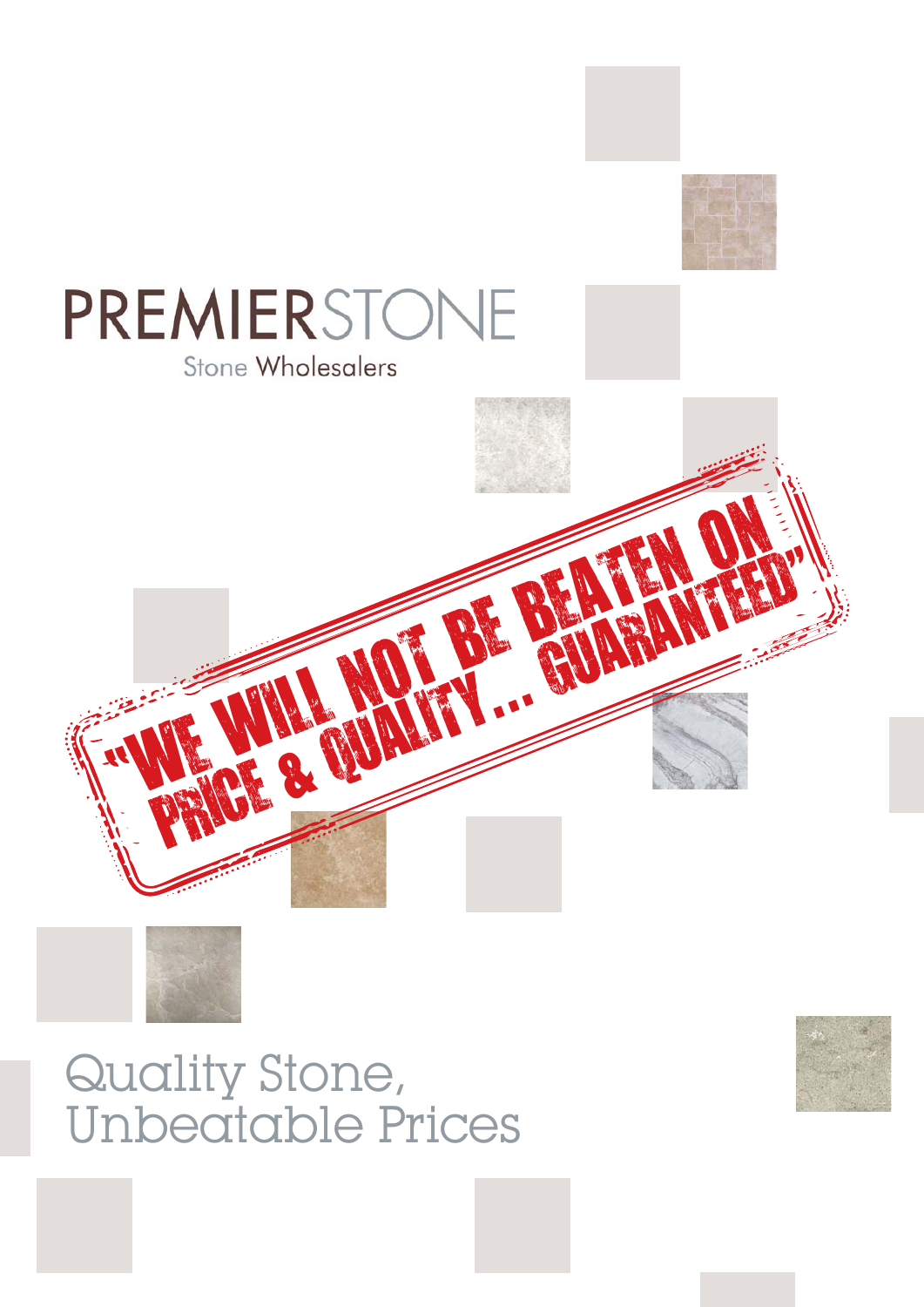# Limestone Tiles - Honed Limestone Tiles - Honed



# In stock - Next day delivery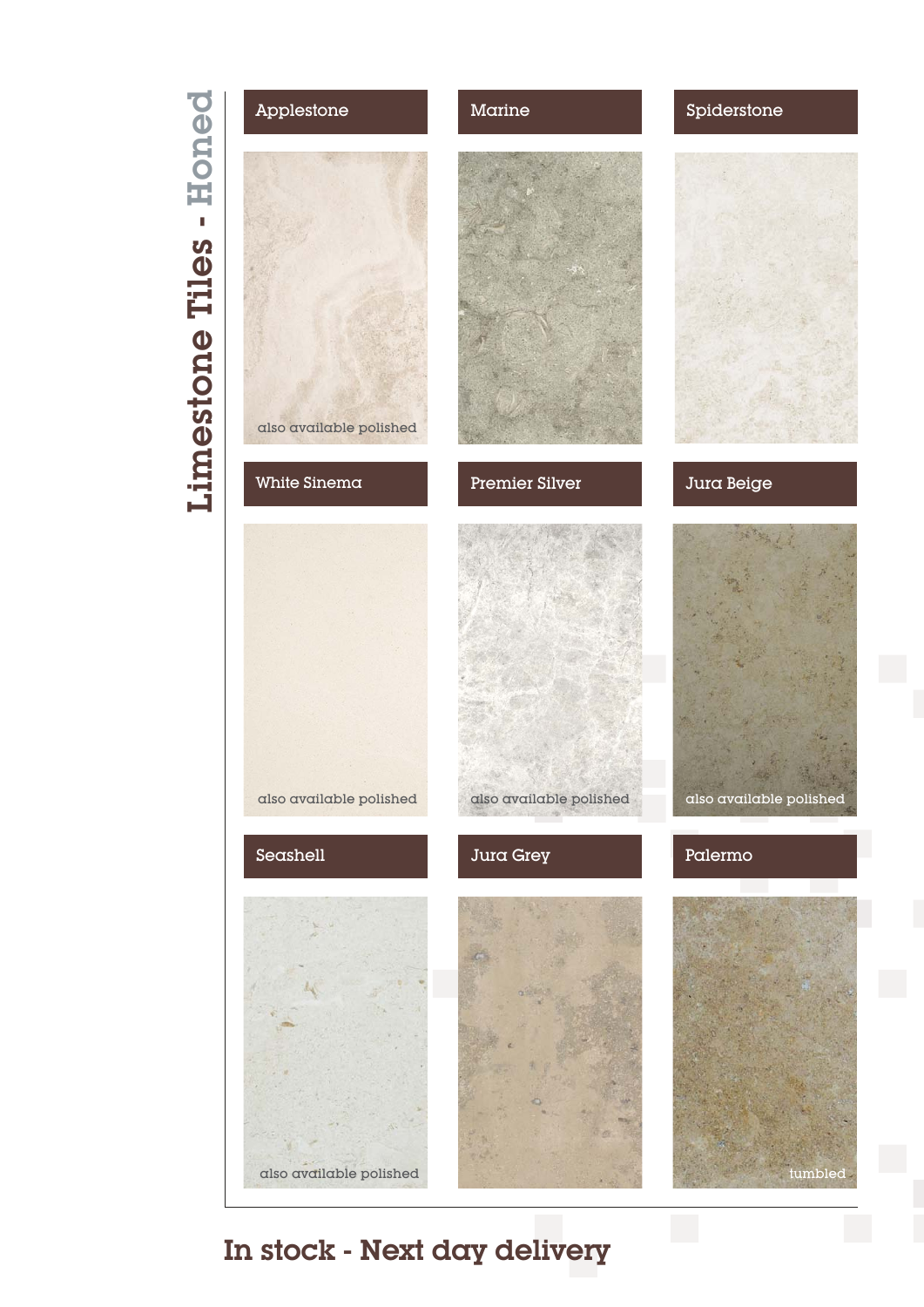# Marble Tiles - Polished Marble Tiles - Polished



Call us on 0161 832 3155 for more information

# Cappuccino Crema Nova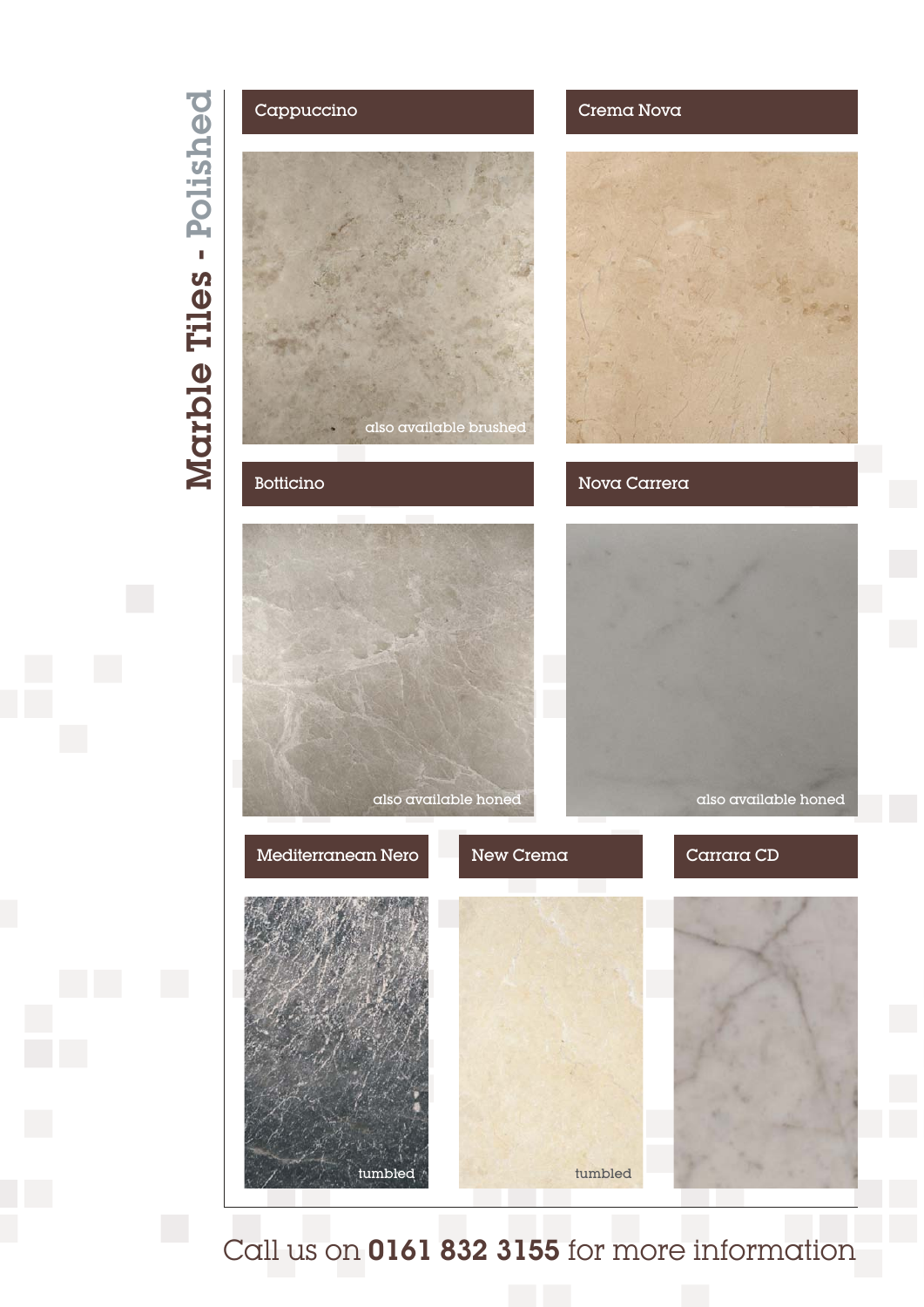

# Premier Classic **Premier Medium**

Premier Light Premier Silver





# Premier Tumbled





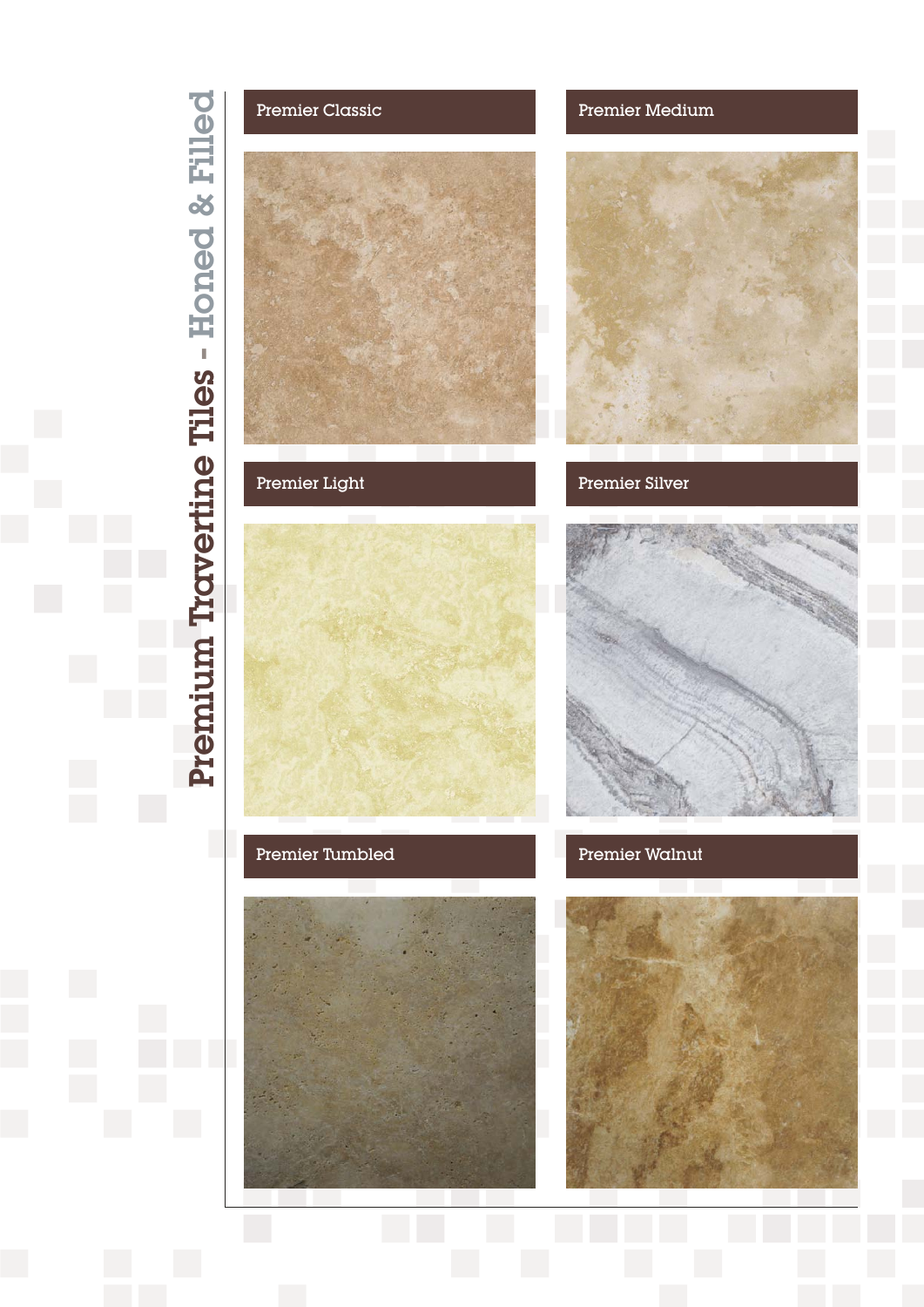



## Silver Travertine Opus Set x12mm

brushed, unfilled, chipped edge tumbled tumbled

# **Granite & Quartz Tiles** Granite & Quartz Tiles



**Absolute Black Black Star Galaxy** 



# Black Quartz



# Mosaic Tiles also available in:

Applestone Cappuccino (Polished) Botticino (Polished)

Medium Light Travertine (Honed & Filled)